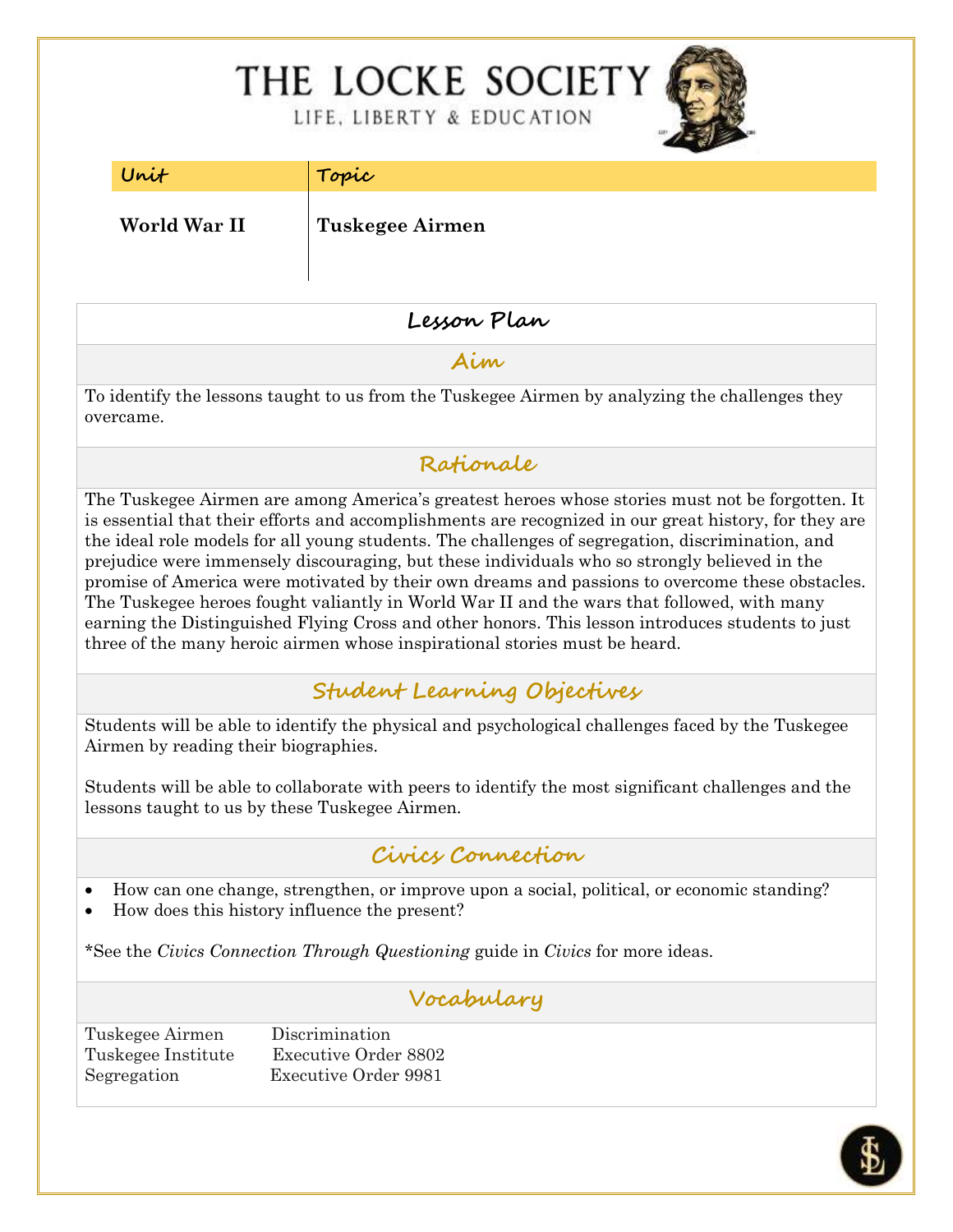# **Materials and Resources**

#### 1. Text: *The Tuskegee Airmen*

Source: Written by The Locke Society using the following resources: **Museum of Aviation:**

[https://museumofaviation.org/wp-content/uploads/2016/09/Museum-of-Aviation-Tuskegee-Airmen-Teacher-Guide\\_10-Nov-2011.pdf;](https://museumofaviation.org/wp-content/uploads/2016/09/Museum-of-Aviation-Tuskegee-Airmen-Teacher-Guide_10-Nov-2011.pdf) Library of Congress: <https://memory.loc.gov/diglib/vhp/story/loc.natlib.afc2001001.44004/mv0001001.stream>

[https://memory.loc.gov/diglib/vhp/story/loc.natlib.afc2001001.44004/pageturner?ID=pm0001001&page=1;](https://memory.loc.gov/diglib/vhp/story/loc.natlib.afc2001001.44004/pageturner?ID=pm0001001&page=1) National Archives:

[https://www.archives.gov/exhibits/a\\_people\\_at\\_war/new\\_roles/99th\\_pursuit\\_squadron.html;](https://www.archives.gov/exhibits/a_people_at_war/new_roles/99th_pursuit_squadron.html) U.S. Air Force:

[https://www.af.mil/About-Us/Biographies/Display/Article/107298/general-benjamin-oliver-davis-jr/;](https://www.af.mil/About-Us/Biographies/Display/Article/107298/general-benjamin-oliver-davis-jr/) National Park Service:

[https://www.nps.gov/museum/exhibits/tuskegee\\_airmen/featured\\_individuals.html;](https://www.nps.gov/museum/exhibits/tuskegee_airmen/featured_individuals.html) Military.com: [https://www.military.com/history/gen-benjamin-o-davis](https://www.military.com/history/gen-benjamin-o-davis-jr.html)[jr.html;](https://www.military.com/history/gen-benjamin-o-davis-jr.html) Encyclopedia of Alabama: [http://www.encyclopediaofalabama.org/article/m-7497;](http://www.encyclopediaofalabama.org/article/m-7497) Redtail.org: [https://www.redtail.org/wp](https://www.redtail.org/wp%20content/uploads/2018/04/Fifty-Two-Misconceptions-About-the-Tuskegee-Airmen.pdf) [content/uploads/2018/04/Fifty-Two-Misconceptions-About-the-Tuskegee-Airmen.pdf;](https://www.redtail.org/wp%20content/uploads/2018/04/Fifty-Two-Misconceptions-About-the-Tuskegee-Airmen.pdf) History.com [https://www.history.com/topics/world-war-ii/tuskegee](https://www.history.com/topics/world-war-ii/tuskegee-airmen#:~:text=The%20Tuskegee%20Airmen%20were%20the,Africa%20during%20World%20War%20II.)[airmen#:~:text=The%20Tuskegee%20Airmen%20were%20the,Africa%20during%20World%20War%20II.;](https://www.history.com/topics/world-war-ii/tuskegee-airmen#:~:text=The%20Tuskegee%20Airmen%20were%20the,Africa%20during%20World%20War%20II.) Wikipedia Images

#### 2. Handout: The Tuskegee Airmen

**Procedure**

#### **Do Now:**

Thinking about the time period (1930's – 1940's), interpret the meaning of this quote in the context of America's own progress. What needs to be done to move towards unity during this time? What are the challenges to achieving unity? How is this quote relevant today?

"The point in history at which we stand is full of promise and danger. The world will either move forward toward unity and widely shared prosperity - or it will move apart." [-Franklin D. Roosevelt](https://www.brainyquote.com/authors/franklin-d-roosevelt-quotes)

#### **Lesson:**

The teacher will review the circumstances of segregation, discrimination, and prejudice with the class. Next, the teacher will discuss the threat of World War II and provide background information of the rising heroes from Tuskegee, and define key vocabulary terms, including both executive orders. The teacher will read the background information with students, and then direct them to read and annotate each mini-biography independently. While annotating, the teacher will instruct students to note the most significant challenge faced by each airmen.

#### **Collaborative/Independent Work:**

Before students begin working in groups of 2-4 to complete the worksheet on the Tuskegee Airmen, the teacher will review the purpose and directions. The teacher will make sure students understand the difference between physical and psychological challenges by doing at least one example each together with the class. All students must have notes for themselves from the challenges chart, and there must be a group consensus for the second chart in which they will determine the most significant challenge, how it was met, and the lesson taught by each airmen.

#### **Share:**

Students will share their responses with the class, noting similarities and differences, and explaining the reason for their choices.

#### **Close:**

Students will reflect on the Tuskegee Airmen and the lesson by responding to the following questions:

What is the overall lesson taught to us by the Tuskegee Airmen? How is it relevant to us today? Why is it important that the Tuskegee Airmen are remembered and honored in our history?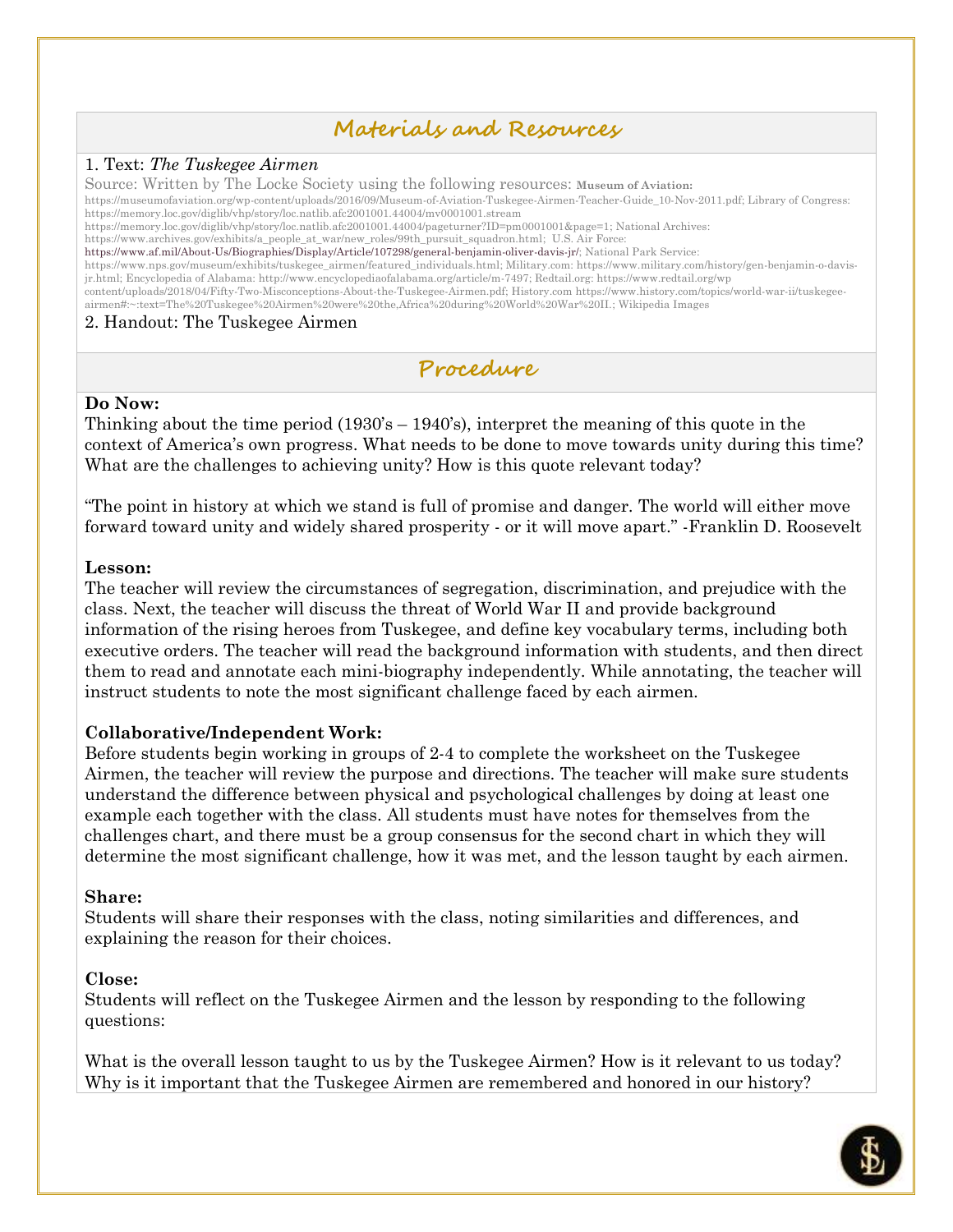# **Modifications**

- The teacher may require students to conduct their own research of the Tuskegee Airmen. Students or groups may be assigned an individual airman to research and share with the class.
- The teacher may provide a word box/examples of different physical and psychological challenges that students can sort into the correct category.

# **Extension**

Oral History: Students will listen to and watch the interview of Tuskegee Airman Lee A. Archer Jr. with the Veteran's History Project from the Library of Congress. Students will discuss how seeing and hearing Archer tell his story in person changes their experience in learning about him. View the interview here:

<https://memory.loc.gov/diglib/vhp/story/loc.natlib.afc2001001.44004/mv0001001.stream>

## **Notes**

*\*Use discretion for activities according to what is appropriate for your class.*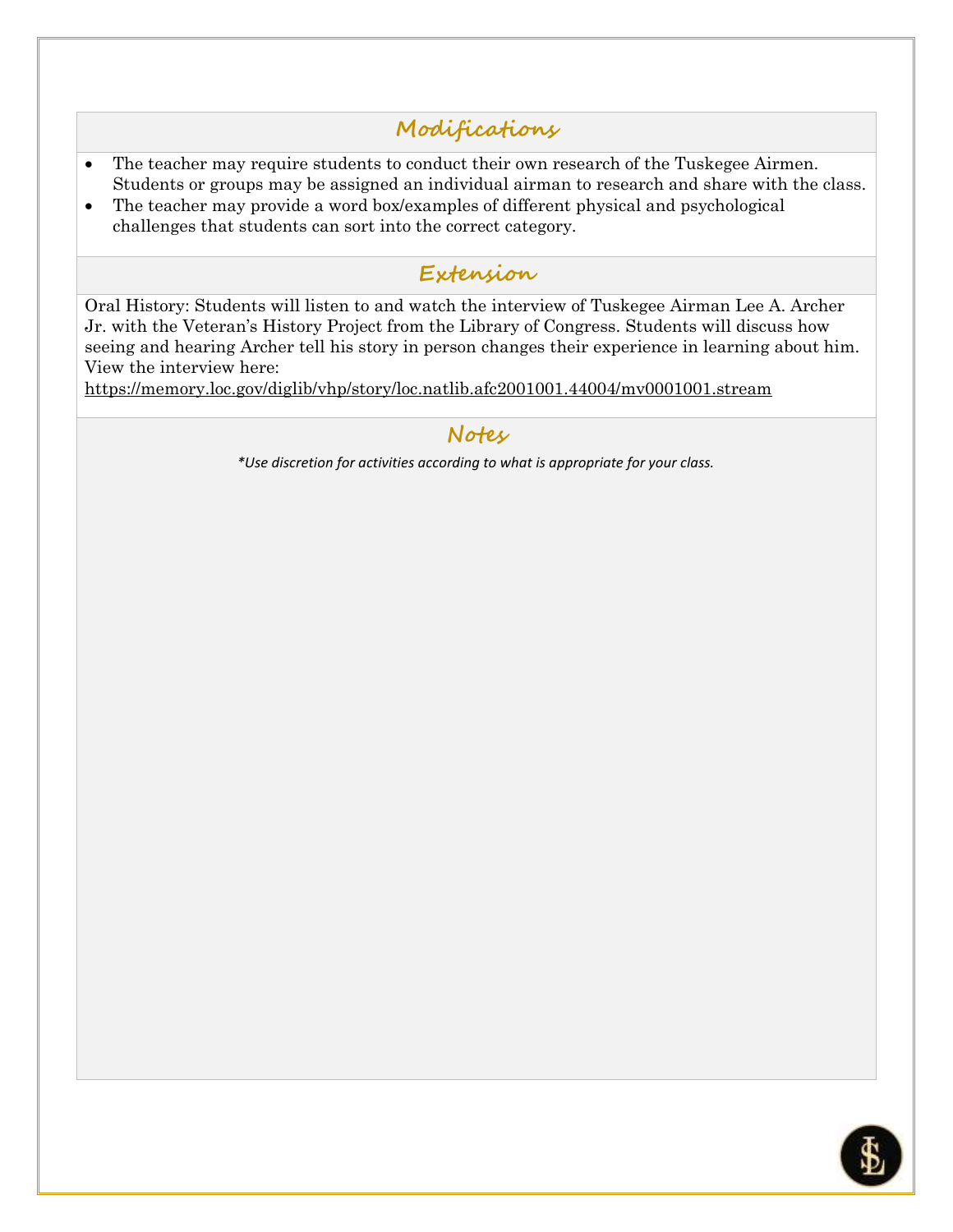THE LOCKE SOCIETY LIFE, LIBERTY & EDUCATION



In 1939, at the beginning of World War II, America started to prepare for a possible war that they knew would be fought differently than those previous. The Air Force was going to have an extremely important role in fighting this war. Many people wanted to become pilots and join the fight for freedom, including black Americans who themselves were newly free.

At this time America was segregated, and black Americans were still struggling with equality amidst discrimination and prejudice. Segregation not only existed in communities including schools, transportation, and restaurants, but it was also present in the military. Black Americans were not permitted to fly planes in the military, but those who believed in themselves, and others who believed in them, ended that unjust rule. The challenges faced by black Americans were overcome with strength, determination, confidence, teamwork, and pride.

#### **Lee A. Archer Jr.**



Lee A. Archer Jr. was born on September 6, 1919 in Yonkers, New York. Originally majoring in international relations at New York University, his passion and goal was to fly airplanes. Inspired by the aviators of World War I and their heroic stories, Archer was determined to be an American hero of the skies. As the threat of World War II grew closer, Archer knew his chance to fight for America had come.

Not discouraged by segregation, Archer went to join the Army Air Corps, took the test, did very well and waited, but never received a call. Upon hearing the news that his white friends heard back, he sought an explanation and was informed that he would never be called as there were no black units, nor was there going to be one. This response did not stop Archer from serving his country, nor did it seem to shake his belief in the promise of America. With his voluntary enlisting, Archer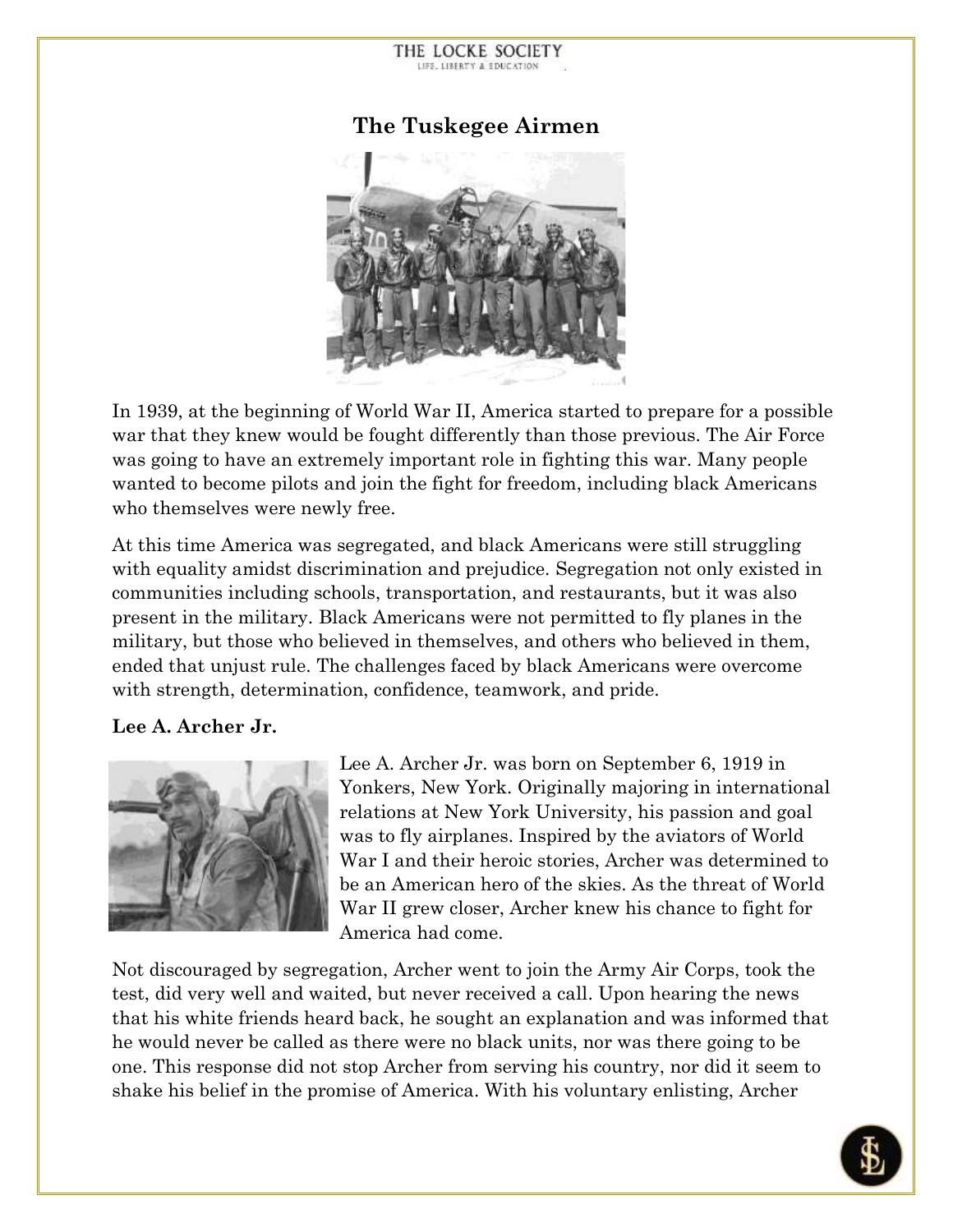became a member of the infantry. Beginning his training in New York, Archer soon was moved to Georgia where he experienced his first real "shock" of discrimination. He shares that while he experienced segregation in New York, it was nothing like Georgia where segregation came with deadly threats.

In Georgia, Archer was a member of the 16th Battalion, an all-black battalion which was segregated in location and personnel. It was located at the edge of the base, and it took them a ten-minute drive just to get to the main base; even military buses were segregated.

Archer learned Morse Code and excelled so greatly that he became an instructor in radio code and field communications. While an instructor, he found out about the opportunity to fly through the Tuskegee Program. He found out in September 1942, accepted the opportunity immediately, and in December he was authorized to go to Tuskegee.

The CPTP (Civilian Pilot Training Program) was created to teach young college graduates how to fly so that in the event of war, they could be trained as pilots rapidly. The government refused to have any black students in this program; Congress would not appropriate money for it. It was not until Public Law 18 was passed that brought the program to six black colleges, including Tuskegee.

After nine months at the Tuskegee Institute, Archer graduated first in his class, got his wings, and was commissioned second lieutenant. He was assigned to the 302<sup>d</sup> Fighter Squadron of the 332d Fighter Group and flew the Curtis P-40 *Warhawk.* In 1944, Archer was assigned to Italy where he flew "convoy escort, scrambles, reconnaissance, and strafing missions to cover Allied forces pinned down on the beaches of Anzio." Soon after, Archer's group was transferred to the 306th Fighter Wing and "flew cover and escort for numerous long-range bomber missions as well as strafing missions against enemy landing zones and troops on the march. Finally, as one of the 'red-tailed angels' flying the North American P-51 *Mustang*, Archer flew 169 combat missions over more than 11 countries, scoring at least 5 aerial victories."

Archer returned to Tuskegee Army Air Field as Chief of the Instrument Instructor School. He retired as a lieutenant colonel after 29 years of service, with having earned the Distinguished Flying Cross and other special citations from Presidents Eisenhower, Kennedy, and Johnson. Archer's commitment to excellence inspires so many to believe in and work hard for the American dream. His courage, skill, and perseverance has made him a remarkable role model for Americans today.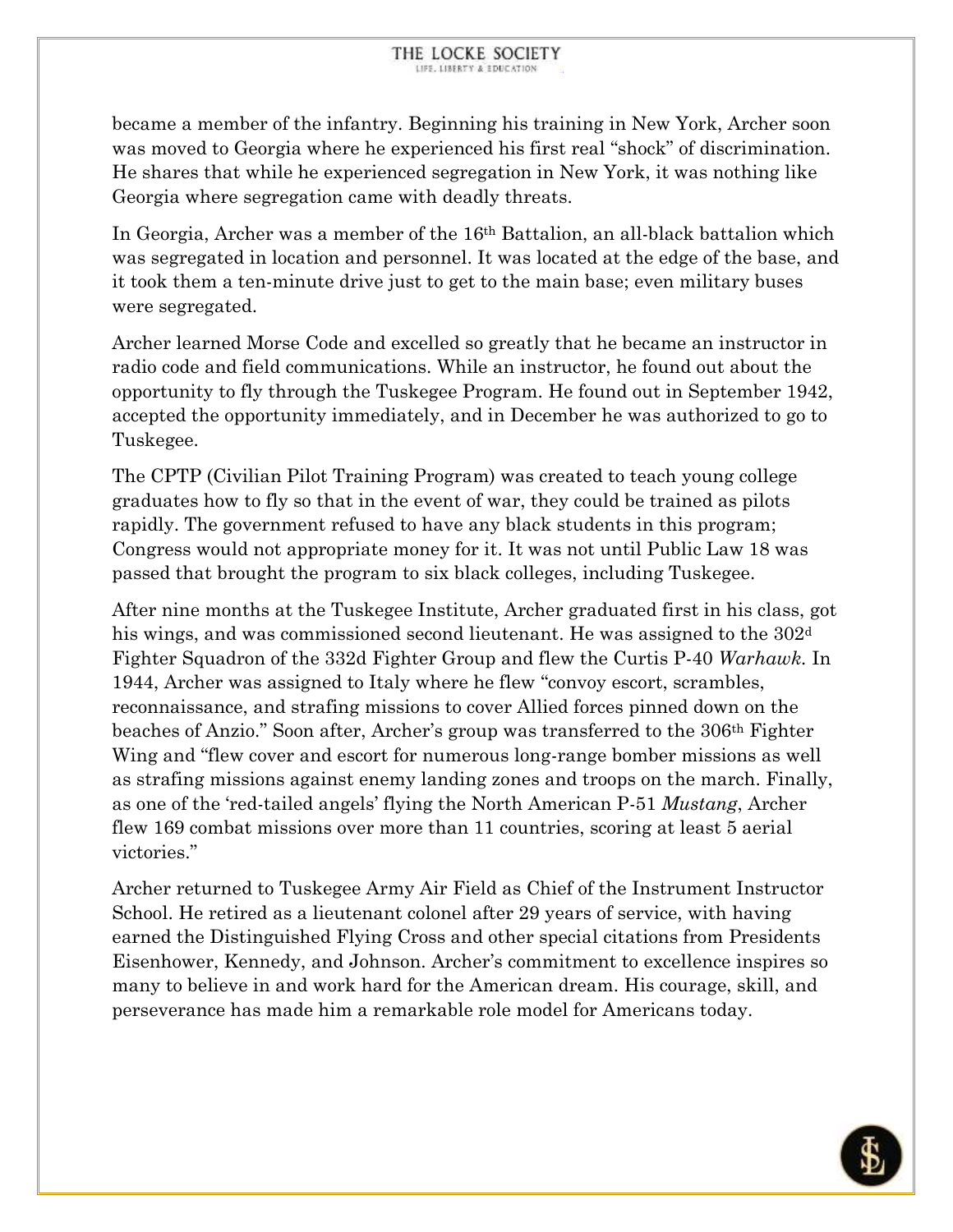### **Charles Alfred "Chief" Anderson**



Charles "Chief" Anderson was born on February 9, 1907 in Pennsylvania. Growing up, Anderson was fascinated by airplanes. When he was young, he saved money so that he could one day take lessons to learn how to fly. Although he could not find a school that would accept him as a student, he did not let that stop him from achieving his dream. Anderson learned about

aviation wherever he could, building a wealth of knowledge of airplanes, but wanting to learn how to fly, he purchased his own plane and found a teacher who would give him lessons. Anderson learned privately from pilots Russell Thaw and Ernst Buehl who played key roles in helping Anderson on his way to becoming a licensed pilot. In 1929, Anderson earned his private pilot's license. Three years later, he became one of the first black Americans to hold a commercial pilot's license.

In 1933, Anderson and his friend, Dr. Albert Forsythe, were the first black Americans to make a transcontinental round-trip flight across the United States. In 1940, Anderson became the head of the Civilian Pilot Training Program at the Tuskegee Institute. He created and taught courses to aspiring pilots, earning him the nickname, "Chief."

In 1941, Anderson had the honor of taking First Lady Eleanor Roosevelt for a ride in an airplane. The President and his wife supported the efforts to build training grounds for black Americans. A few months before her visit, President Franklin D. Roosevelt announced the establishment of the first black flying unit which was called the 99th Pursuit Squadron, and would become famous for its success.

After World War II, Anderson continued to train black and white students under the G.I. Bill, and worked on aircraft maintenance. Years later, in 1967, he helped to establish a summer flight academy for children and young adults.

Anderson died peacefully on April 13, 1996. A man of determination and proof that dreams can come true, he inspired many black Americans to pursue careers in aviation. Anderson was inducted into the National Aviation Hall of Fame and will forever be known as the "Father of African American Aviation."

#### **Benjamin O. Davis Jr.**

Benjamin O. Davis Jr. was born on December 18, 1912 in Washington, D.C. His father, Benjamin Davis Sr. was the first black American general in the U.S. Army and experienced the prejudice and discrimination that his son would also face. Knowing the challenges ahead, Benjamin Davis Sr. instilled courage and perseverance in his son.



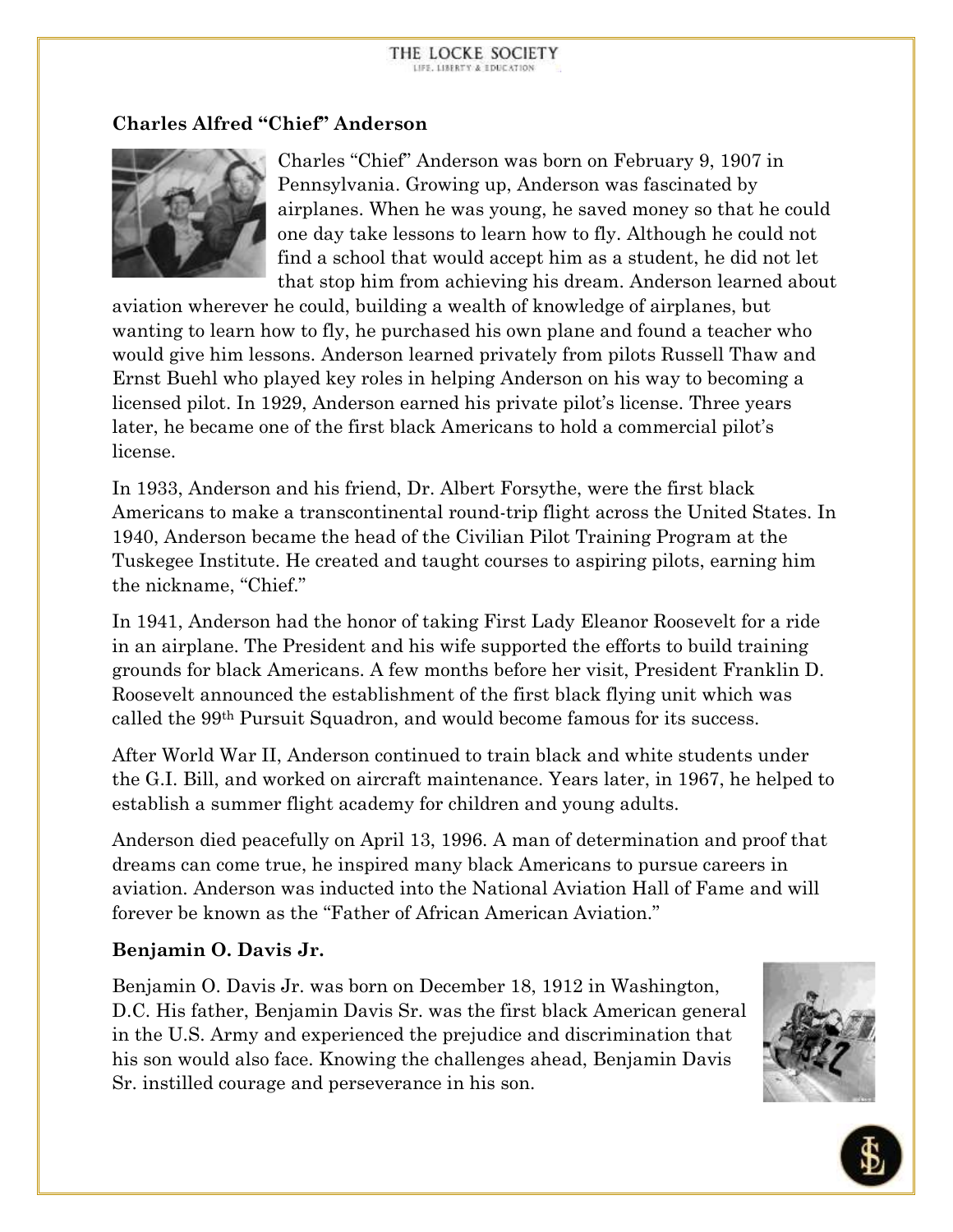In 1932, Rep. Oscar S. De Priest, a Republican congressman, the first black American elected to Congress in the twentieth century, nominated Davis Jr. to the U.S. Military Academy at West Point, and he was the first black American admitted since the Reconstruction era. There, his determination to fly airplanes grew, but the Army Air Corps would not allow him to train as a pilot even though he performed in the top of his class. (He ranked 35th out of 267 members in the class of 1936.) However, when Davis Sr. was promoted by President Franklin D. Roosevelt to brigadier general, making him the first black American general in the U.S. Army, the President also ordered the Army Air Corps to develop a flying program for African Americans. Davis Jr. soon made his way to the Tuskegee Army Air Field in Alabama where he would continue to make history.

In January 1941, the 99th Pursuit Squadron was formed from the Tuskegee Institute. Davis Jr. became the commanding officer of the 99th Squadron which flew over 3,000 missions in Europe during World War II and destroyed nearly 300 enemy aircraft. Eighty-eight members of the group received the Distinguished Flying Cross. His incredible leadership was essential in the success of the Tuskegee Program and America's efforts in World War II.

#### Sources:

Museum of Aviation: [https://museumofaviation.org/wp-content/uploads/2016/09/Museum-of-Aviation-Tuskegee-Airmen-Teacher-Guide\\_10-Nov-](https://museumofaviation.org/wp-content/uploads/2016/09/Museum-of-Aviation-Tuskegee-Airmen-Teacher-Guide_10-Nov-2011.pdf)[2011.pdf](https://museumofaviation.org/wp-content/uploads/2016/09/Museum-of-Aviation-Tuskegee-Airmen-Teacher-Guide_10-Nov-2011.pdf) Library of Congress: <https://memory.loc.gov/diglib/vhp/story/loc.natlib.afc2001001.44004/mv0001001.stream> <https://memory.loc.gov/diglib/vhp/story/loc.natlib.afc2001001.44004/pageturner?ID=pm0001001&page=1> National Archives: [https://www.archives.gov/exhibits/a\\_people\\_at\\_war/new\\_roles/99th\\_pursuit\\_squadron.html](https://www.archives.gov/exhibits/a_people_at_war/new_roles/99th_pursuit_squadron.html) U.S. Air Force: <https://www.af.mil/About-Us/Biographies/Display/Article/107298/general-benjamin-oliver-davis-jr/> National Park Service: [https://www.nps.gov/museum/exhibits/tuskegee\\_airmen/featured\\_individuals.html](https://www.nps.gov/museum/exhibits/tuskegee_airmen/featured_individuals.html) Military.com: <https://www.military.com/history/gen-benjamin-o-davis-jr.html> Encyclopedia of Alabama: <http://www.encyclopediaofalabama.org/article/m-7497> Redtail.org: <https://www.redtail.org/wp-content/uploads/2018/04/Fifty-Two-Misconceptions-About-the-Tuskegee-Airmen.pdf> History.com [https://www.history.com/topics/world-war-ii/tuskegee](https://www.history.com/topics/world-war-ii/tuskegee-airmen#:~:text=The%20Tuskegee%20Airmen%20were%20the,Africa%20during%20World%20War%20II.)[airmen#:~:text=The%20Tuskegee%20Airmen%20were%20the,Africa%20during%20World%20War%20II.](https://www.history.com/topics/world-war-ii/tuskegee-airmen#:~:text=The%20Tuskegee%20Airmen%20were%20the,Africa%20during%20World%20War%20II.) Wikipedia Images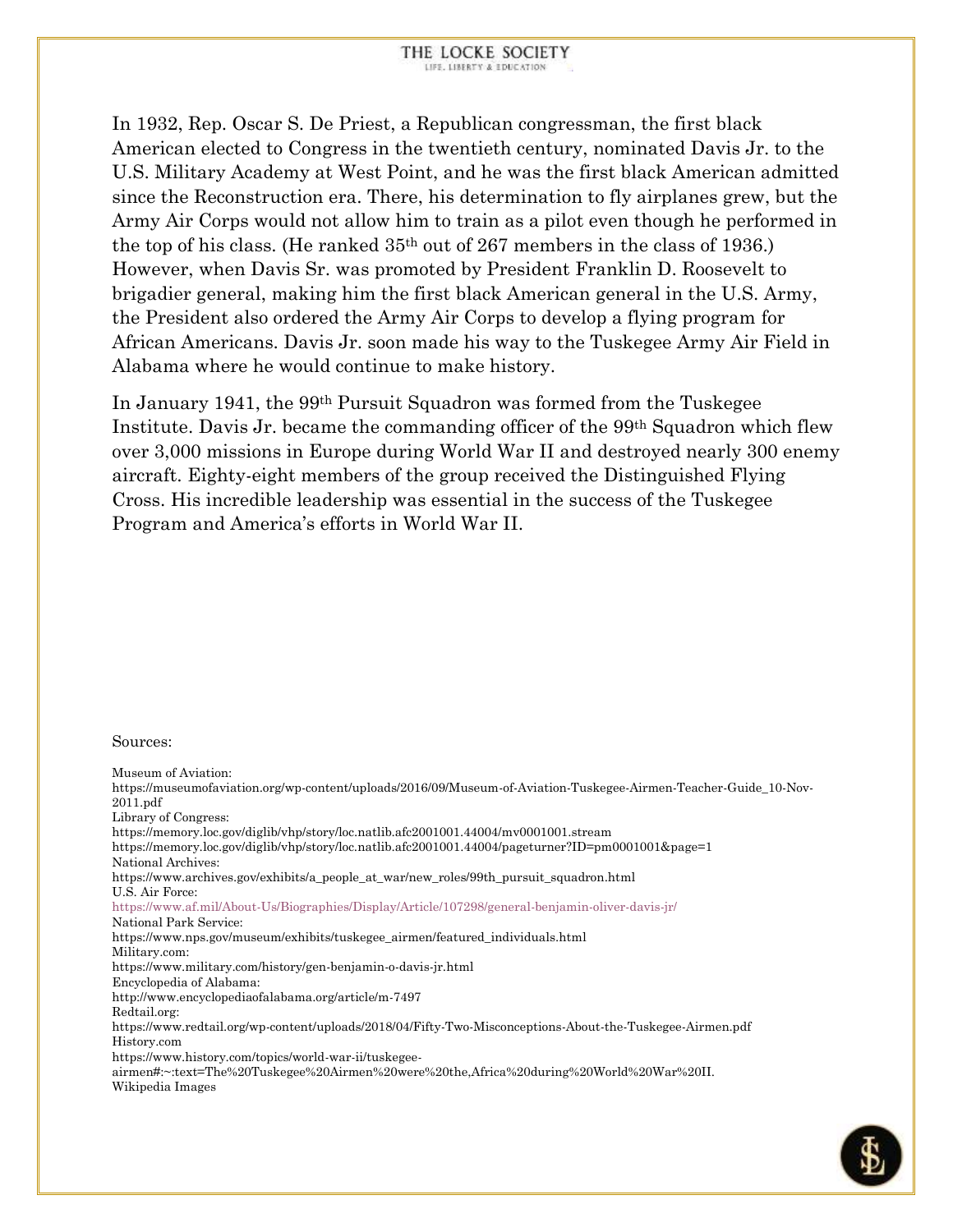# **The Tuskegee Airmen**

A challenge can be a physical obstacle (something put in place to stop you from doing what you intend), and it can also be psychological (something that tells you that you can't do what you intend). The Tuskegee Airmen faced both physical and psychological obstacles in their lives, especially when it came to flying airplanes for the United States military. Their legacy and heroism is forever honored.

**Directions:** On the chart below, list the different physical and psychological obstacles that the Tuskegee Airmen faced. Use the resources provided and additional research if possible.

| Physical | Psychological |  |
|----------|---------------|--|
|          |               |  |
|          |               |  |
|          |               |  |
|          |               |  |
|          |               |  |
|          |               |  |
|          |               |  |
|          |               |  |
|          |               |  |
|          |               |  |
|          |               |  |
|          |               |  |
|          |               |  |
|          |               |  |
|          |               |  |
|          |               |  |
|          |               |  |
|          |               |  |
|          |               |  |
|          |               |  |
|          |               |  |
|          |               |  |
|          |               |  |
|          |               |  |
|          |               |  |
|          |               |  |
|          |               |  |